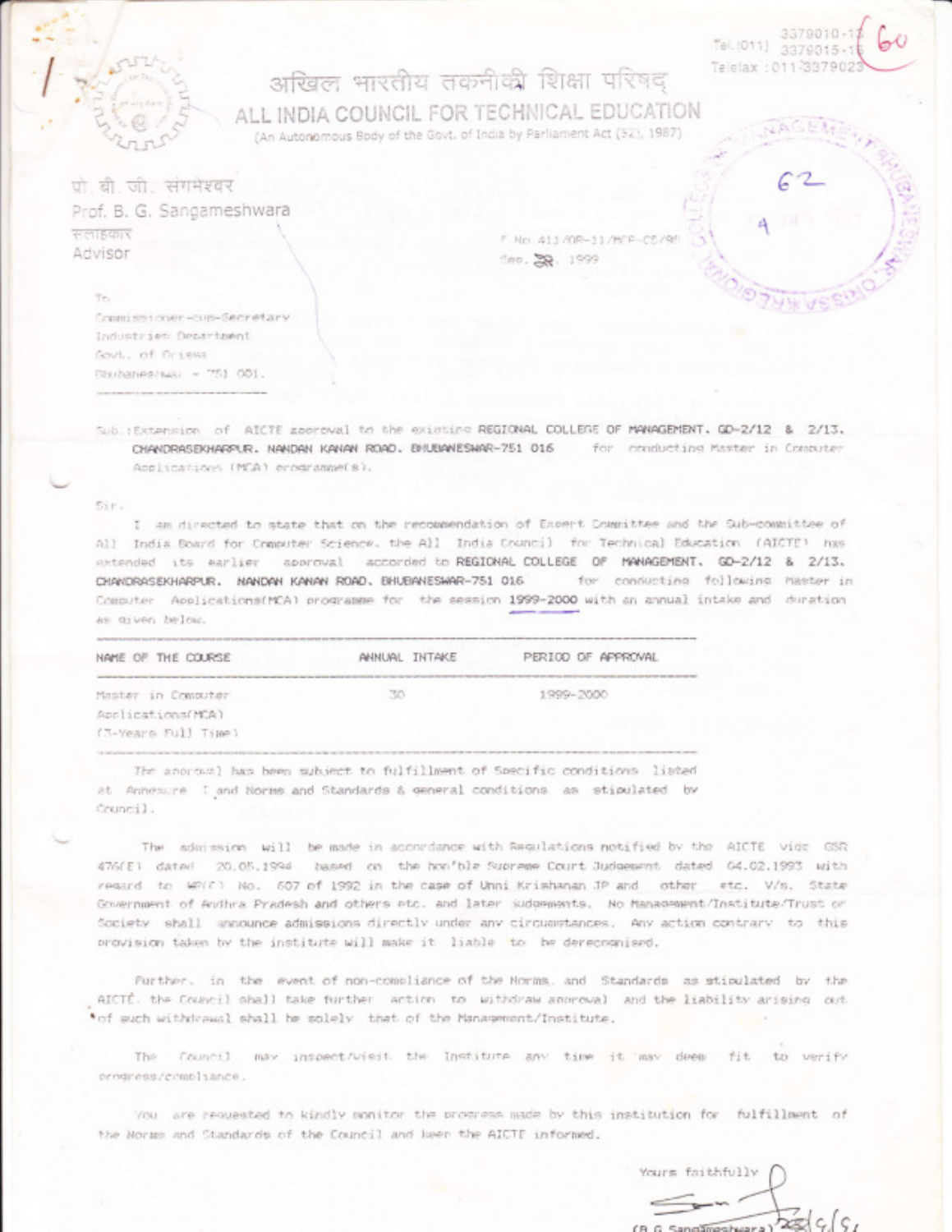F.No.411/OR-11/MCP-CS/98

 $Copy to :-$ 

1. The Regional Officer, Central Regional Office, AICTE, Tagore hostal no.2, Shamla hills, Bhopal - 462 002.

He is requested to closely monitor the compliance of norms and standards stipulated by the Council and keep the AICTE informed of the same.

The infrastructural and other facilities shall be reviewed during the last approved academic year and recommendations of the Expert Committee be made available to AICTE.

- Director of Technical Education & Indl. Trg., Govt. of Orissa  $2.$ Cuttack - 753 001.
- The Principal/ Director, REGIONAL COLLEGE OF MANAGEMENT, 2/13, CHANDRASEKHARPUR, NANDAN KANAN z.  $\varepsilon$  $GD-2/12$ ROAD, BHUBANESWAR-751 016

The undertaking as enclosed at Annexure II be immediately. sent to the Council duly notorised on a non-judicial stamp paper.

The Registrar 4.

He is requested to complete the process of affiliation for facilitating admissions in the course(s) and intake approved by the Council.

5. Guard file, AICTE.

(Manish Jindal) Asst. Director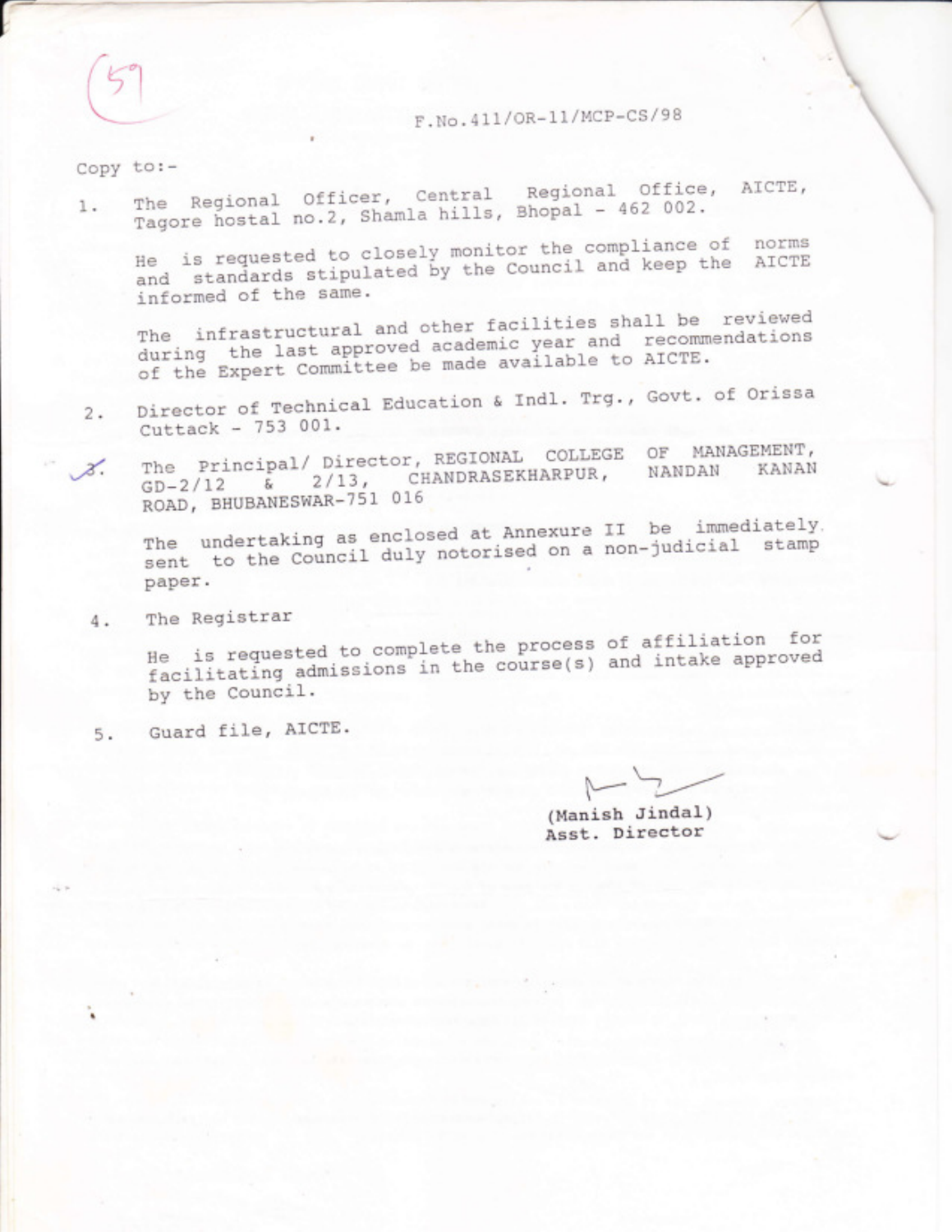Annexure I F.No.: 411/OR-11/MCP-CS/98  $\left(58\right)$ 

REGIONAL COLLEGE OF MANAGEMENT, REGIONAL COLLEGE OF HINDANESWAR - 751 016

SPECIFIC CONDITIONS :

J t

(-

t

- Computer laboratory should be strengthened. There should be 1) internet connectivity.
- $2)$ At present there is inadequate number of teachers. At best one reader and two lecturers are to be recruited.
- 3) Proper hostel facility is to be extended to the students.
- 4) Faculty should be recruited and proper computer laboratory should be set up.
- 5) Governing body must be constituted as per AICTE norms '

 $\sim$ (Manish Jindal)

Asst. Director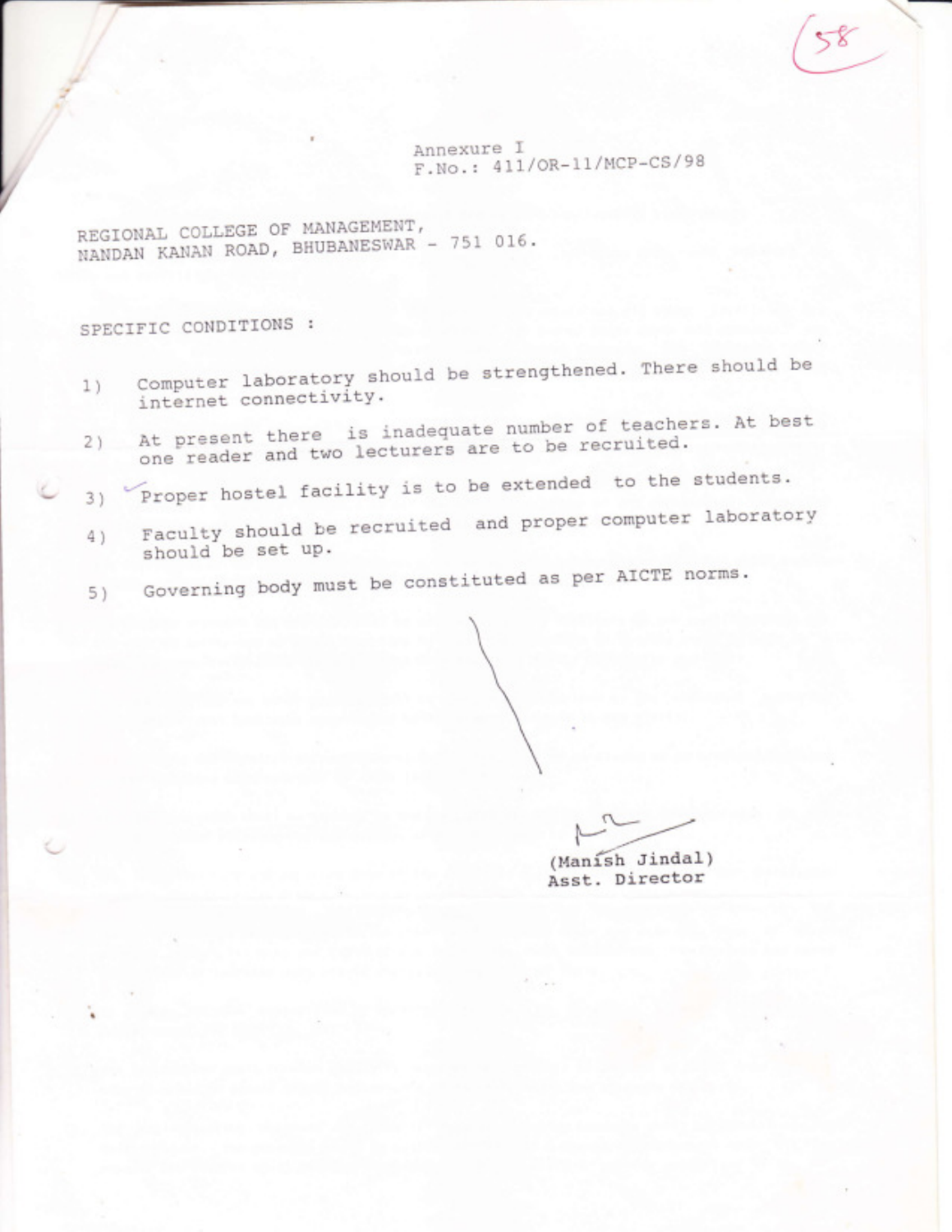(Notarized Undertaking to be submitted duly signed on a non-judicial stamp paper)

I/We hereby undertake on behalf of the ........................ (Name of Trust/ Society) to follow and fulfill the following :

- !!. The admissions shall be made only after adequate infrastructure and all other facilities are created as per norms and guidelines of the AICTE/Govt, of India/ State Govt, and obtaining the affiliation from the concerned University in case of degree programs. The Institute shall fulfill all specific conditions(if any) as laid down in this letter or revised by the AICTE from time to time.
	- 2. The admission to the approved program shall be made only once in a year for approved intake capacity only and no increase in intake over and above the intake mentioned in this letter shall be permitted.
		- The approved course shall commence as per the academic calender of the affiliating university or in the month of July - August of each academic year.
	- 4. The curriculum of the course, the procedure for evaluation/ assessment of students shall be in accordance with the norms prescribed by the AICTE/ affiliating agency.
	- The faculty strength and quality shall be maintained by the institute as per qualifications and 5. pay scales prescribed by AICTE from time to time. The selection of faculty shall be made by a selection consittee having representation from the State Govt./ University and AICTE.
	- 6. The tuition fee and other charges shall be charged as prescribed by the competent authority (i.e. State Level Committee constituted by AICTE as stipulated in GSR 476(E)).
	- 7. All academic and physical infrastructural facilities shall be continued to be provided/\*updated by the institute as prescribed by AICTE from time to time.
	- 8. No new course(s) shall be started in the same premises and no increase shall be made in the intake of other existing courses without prior concurrence of the AICTE.
	- 9. The Governing body and Advisory body of the institute shall be constituted as per Guidelines prescribed by the AICTE from time to time.
	- 10. The location and name of institution shall not be changed after the date of issue of first approval letter. The name and title of the institution shall not violate "The Emblems and Names (Prevention of increper use) act 12 (1950) of Government of India.
	- 11. We change in the composition of society/ trust shall be permitted without AICTE's prior concurrence.
	- 12. The institution shall furnish requisite documents and reports as desired by AICTE from time to time in order to ensure oroper maintenance of infrastructure and academic standards.
	- 13. The administrative, academic and financial records including accounts shall be maintained for this Program. The accounts shall be audited annually by a Chartered Accountant and all the records and reports shall be open for inspection by the AICTE or anybody authorized by it.